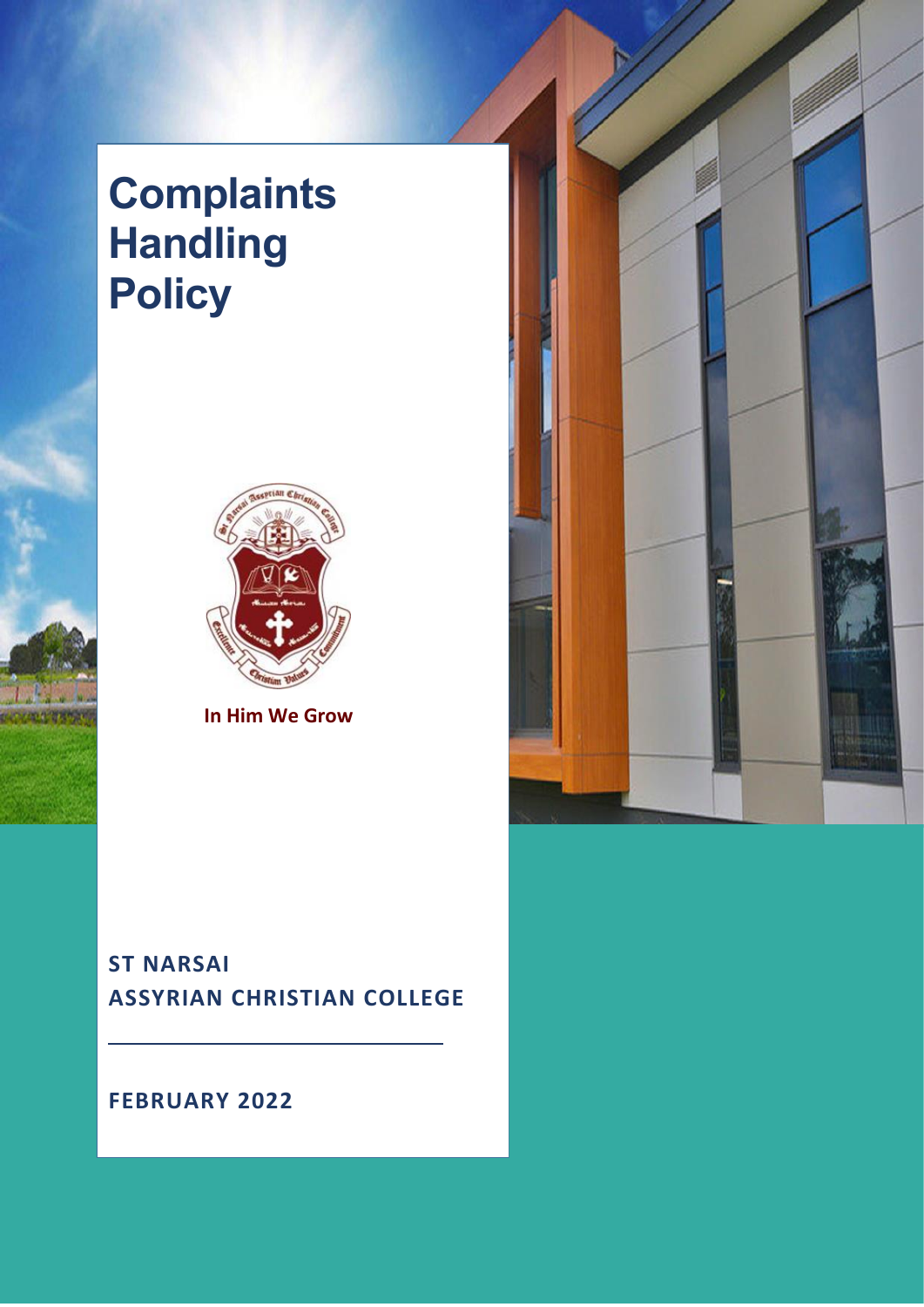## **Contents**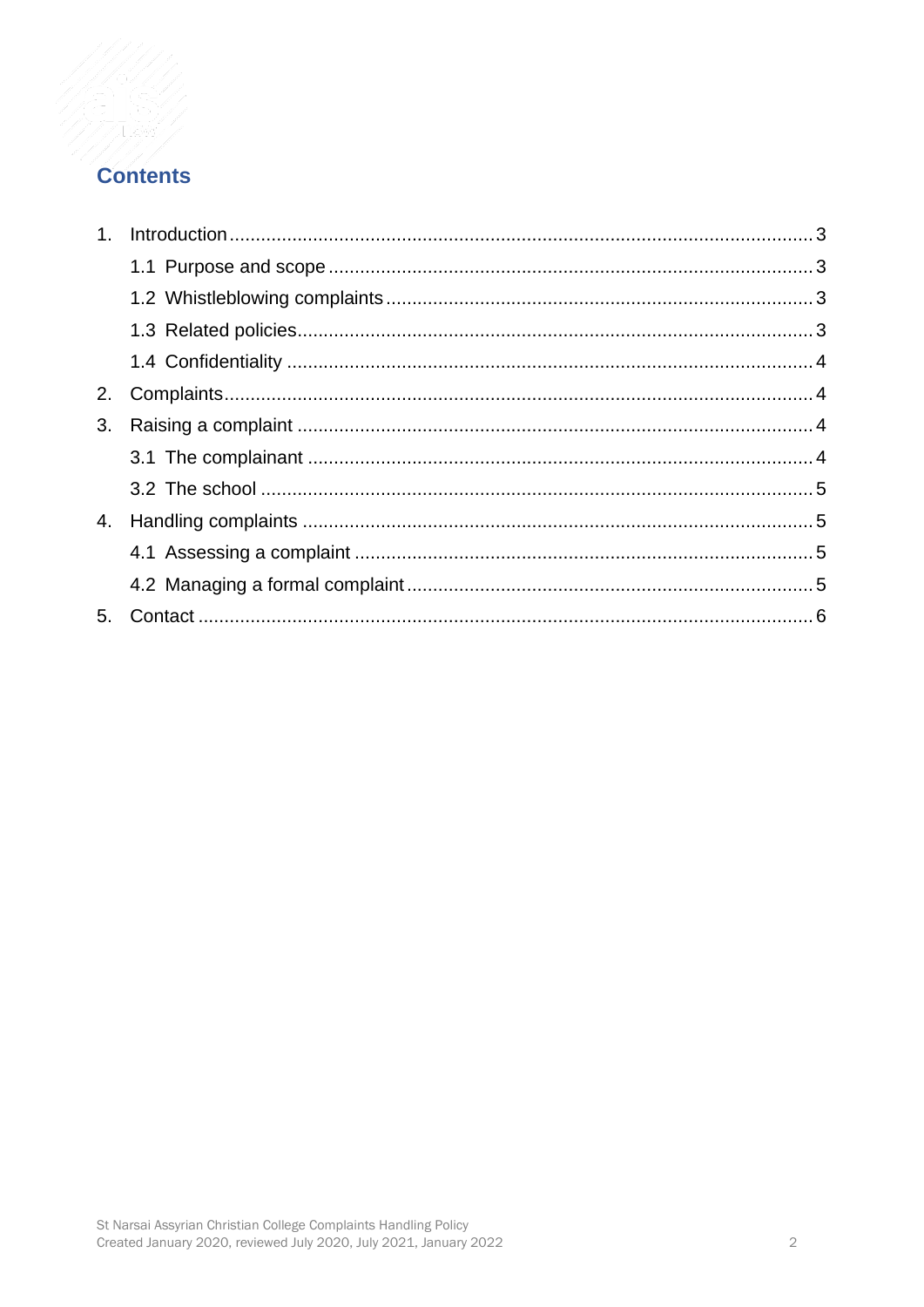# <span id="page-2-0"></span>**1. Introduction**

## <span id="page-2-1"></span>1.1 Purpose and scope

This procedure applies to St Narsai Assyrian Christian College in handling complaints made in respect of services provided by the school or against staff members, which includes employees, contractors and volunteers.

This procedure does not extend to personal grievances between parents, guardians or other members of the school community.

## <span id="page-2-2"></span>1.2 Whistleblowing complaints

This procedure does not extend to complaints which are whistleblowing disclosures. The procedure for processing whistleblowing complaints are dealt with in the school's whistleblowing policy.

In summary a whistleblowing disclosure is a disclosure which:

- is made by a board member, staff member, a person who supplies goods or services to the school, including a volunteer, an employer of a supplier or a relative of any of these people;
- involves alleged misconduct, an improper state of affairs or circumstances, or illegal activity, and
- is made to a senior staff member, or officer of the school, the school's auditor or a person who the school has authorised to collect such disclosures.

#### <span id="page-2-3"></span>1.3 Related policies

- Complaints about reportable conduct will be addressed in accordance with the school's *Child Protection Policy*.
- Complaints regarding a grievance between staff members about work matters, including work relationships and decision made by other staff members which impact on their work, are addressed in accordance with the school's *Staff Grievance Policy.*
- Complaints regarding unlawful discrimination, harassment or bullying between staff are generally addressed in accordance with the school's *Discrimination, Harassment and Bullying Policy.*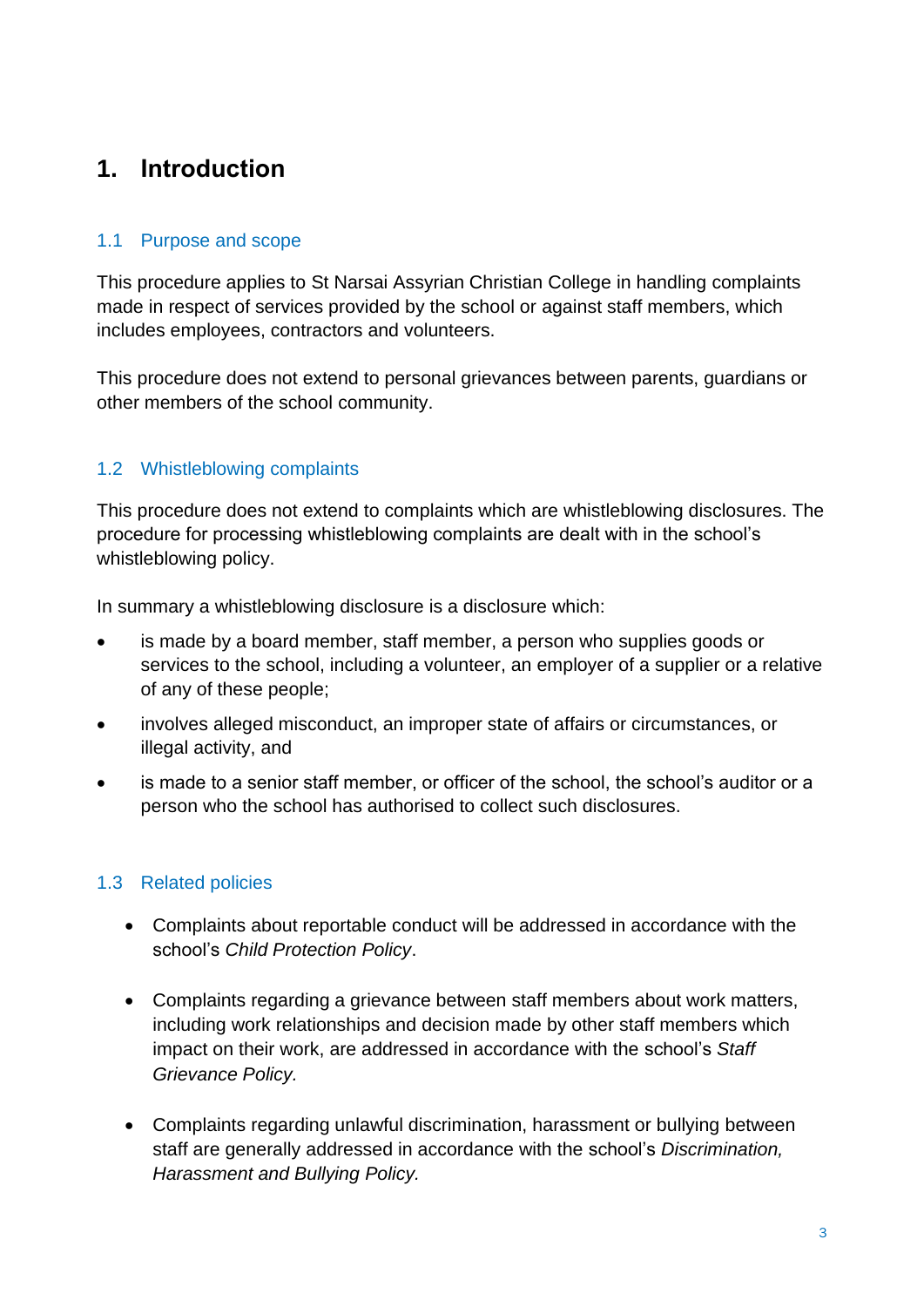## <span id="page-3-0"></span>1.4 Confidentiality

<span id="page-3-1"></span>All parties involved in complaints handling are required to maintain appropriate confidentiality, including in relation to handling and storing records.

## **2. Complaints**

A complaint or grievance is an expression of dissatisfaction made to the school about an educational and/or operational matter relating to services provided by the school or the behaviour or decisions of a staff member, contractor or volunteer, including misconduct.

If a parent/carer or student has a concern about the conduct of a staff member, they should raise their concern with the school in accordance with section 3. If a complaint that concerns the behaviour of a staff member may constitute reportable conduct, the matter will be addressed in accordance with the school's Child Protection Policy in accordance with section 1.2. Please refer to the school's Child Protection Policy for information about reportable conduct. Complainants are not required to assess whether their concern meets the threshold of reportable conduct before making a complaint. Any concern about a child's wellbeing may be reported under this policy.

Complaints may be made by a student or parent/carer.

The school will seek to resolve complaints informally where possible but acknowledges that in some cases a person may wish to make a formal complaint.

## <span id="page-3-2"></span>**3. Raising a complaint**

## <span id="page-3-3"></span>3.1 The complainant

Informal complaints may be raised by a complainant directly with the person involved. However, if the complainant does not feel comfortable doing so or the matter is one where it may not be appropriate to do so a complaint can be made to the Deputy Principal or Principal. Any complaint/allegation of staff misconduct or reportable conduct should be raised directly with the Principal in the first instance.

Should the matter not be resolved through informal processes, the complainant may raise the matter formally with the school. A formal complaint can be made in writing to the Principal, via email to [info@stnarsai.nsw.edu.au](mailto:info@stnarsai.nsw.edu.au) or by post to PO BOX 340 Horsley Park NSW 2175

Where a person wishes to make a formal complaint concerning the Principal the complaint should be made in writing to the Chair of the Board, via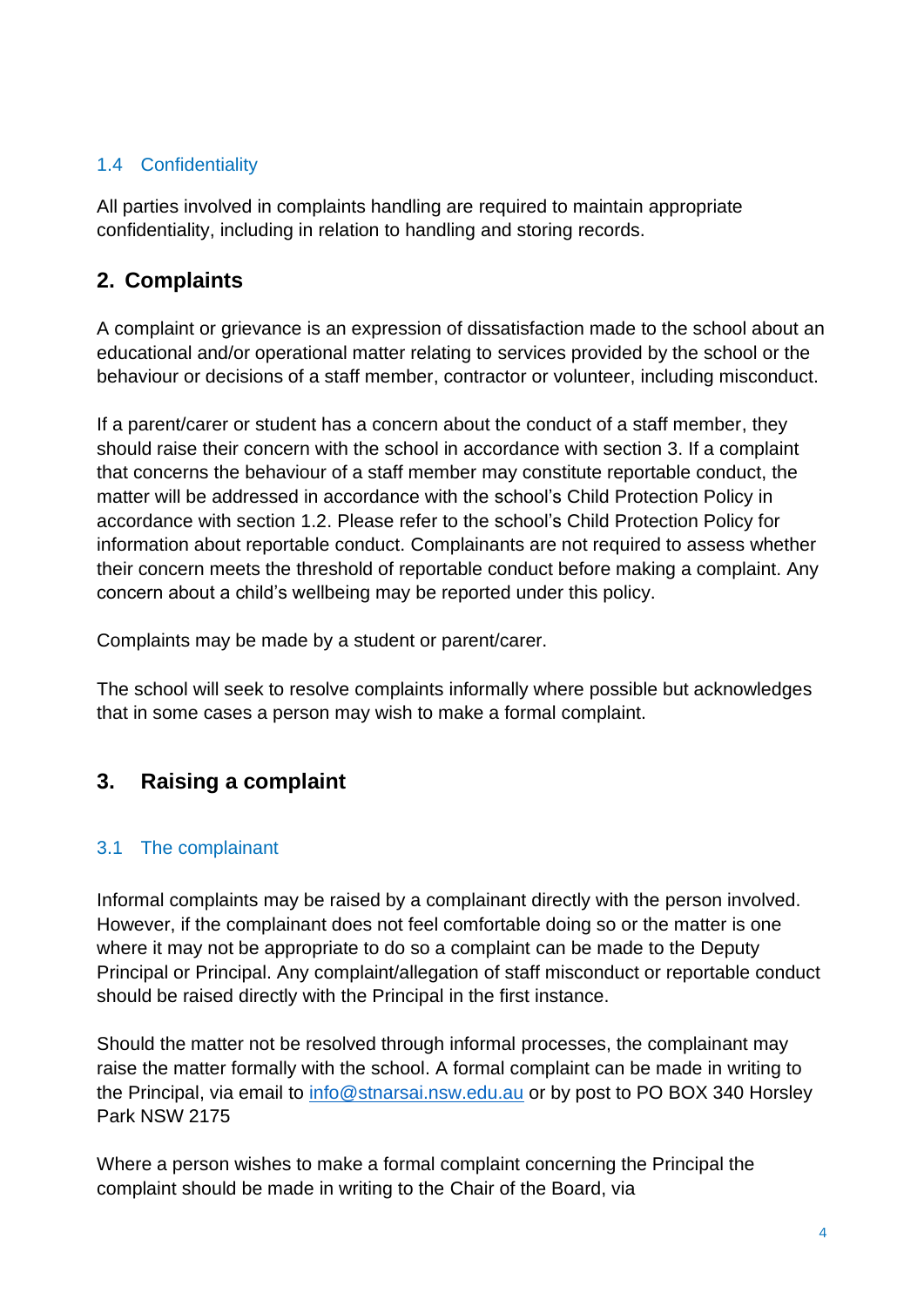[info@stnarsai.nsw.edu.au](mailto:info@stnarsai.nsw.edu.au) or by post to PO BOX 340, Horsley Park NSW 2175. In this situation, the Chair of the Board will follow up on the complaint.

## <span id="page-4-0"></span>3.2 The school

The Principal will generally acknowledge receipt of a formal complaint in writing as soon as practicable.

## <span id="page-4-1"></span>**4. Handling complaints**

#### <span id="page-4-2"></span>4.1 Assessing a complaint

The Principal will generally assess the complaint and determine:

- whether the complaint is one to be addressed under this policy or is a staff grievance or reportable conduct matter which are dealt with by the relevant policies, see section 1.2 and;
- the priority of the complaint in accordance with the urgency and/or seriousness of the matter raised and;
- whether the school may be required to report the matter to the Office of the Children's Guardian, Police, Family and Community Services or other relevant authorities should the complaint relate to possible unlawful conduct or other reportable matters.

#### <span id="page-4-3"></span>4.2 Managing a formal complaint

The Principal will generally manage a formal complaint by:

- a) advising the complainant of the likely steps that will be undertaken by the School in relation to the complaint;
- b) if appropriate, advising the relevant parties of the complaint at the relevant time and providing them with an opportunity to respond;
- c) collecting any additional information the School considers necessary to assess the complaint;
- d) making a decision about how the complaint will be resolved ("resolution decision"); and
- e) advising the complainant in writing, and any other relevant parties as appropriate, of the resolution decision of the Principal and if appropriate, any proposed action to be taken.